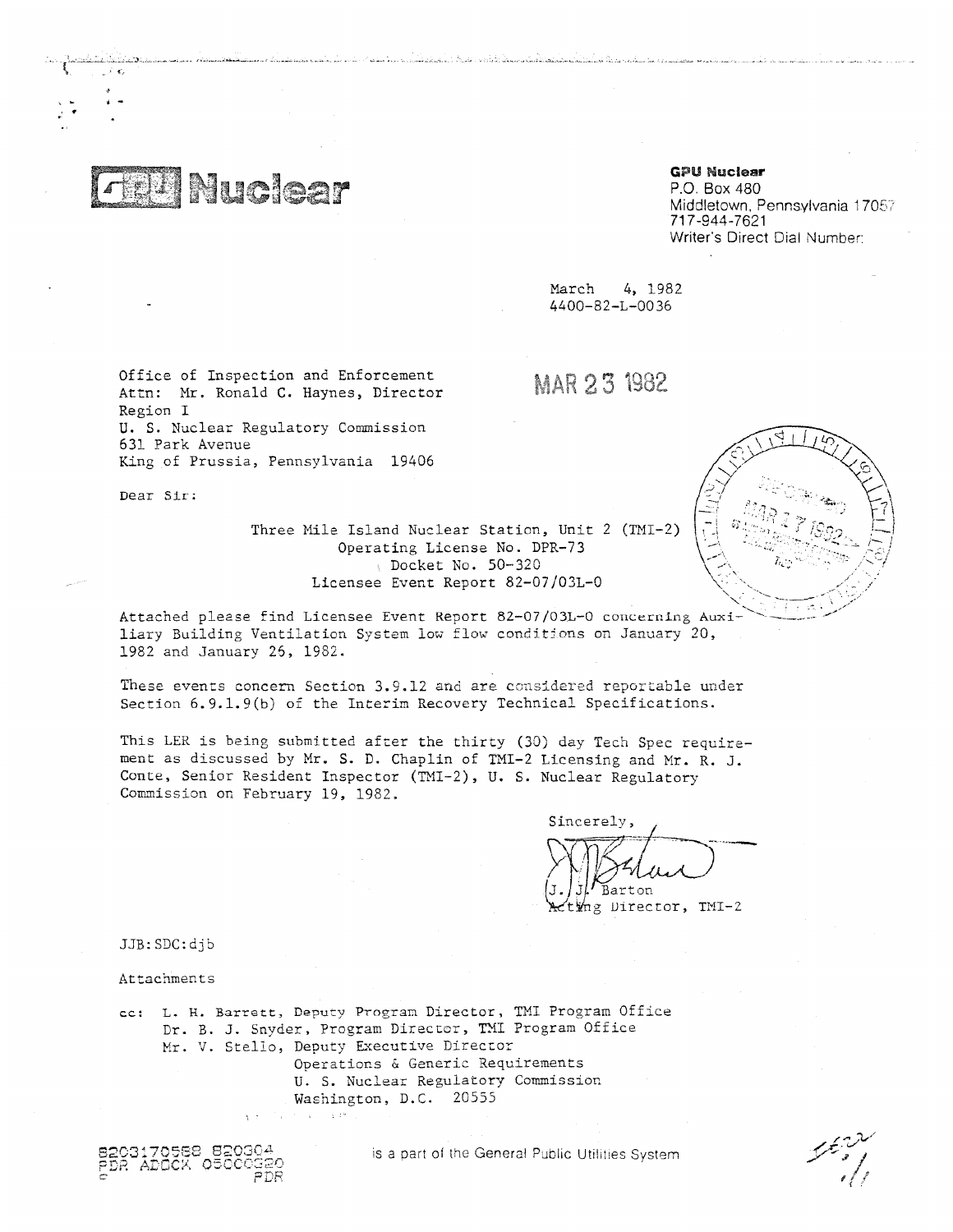| <b>NRC FORM 366</b><br>$(7-77)$ |                                                                                                                                                                                                                                                                                                                                                                                                                                                                                                                                          | <b>LICENSEE EVENT REPORT</b>                                                                                                    | <b>U. S. NUCLEAR REGULATORY COMMISSION</b><br>Attachment 1<br>4400-82-L-0036                              |
|---------------------------------|------------------------------------------------------------------------------------------------------------------------------------------------------------------------------------------------------------------------------------------------------------------------------------------------------------------------------------------------------------------------------------------------------------------------------------------------------------------------------------------------------------------------------------------|---------------------------------------------------------------------------------------------------------------------------------|-----------------------------------------------------------------------------------------------------------|
|                                 | CONTROL BLOCK:                                                                                                                                                                                                                                                                                                                                                                                                                                                                                                                           | $\blacksquare$                                                                                                                  | (PLEASE PRINT OR TYPE ALL REQUIRED INFORMATION)                                                           |
|                                 |                                                                                                                                                                                                                                                                                                                                                                                                                                                                                                                                          | $0$   $0$  <br>$0 \mid 0$<br>0<br>01<br>LICENSE NUMBER                                                                          | $\left(3\right)$                                                                                          |
| CON'T<br>0                      | (9)<br>REPORT<br>$2   0 (\binom{7}{2}   0   1   2   0$<br>-8 J<br>$2$ (8)   0   2<br>SOURCE<br>EVENT DESCRIPTION AND PROBABLE CONSEQUENCES (10)                                                                                                                                                                                                                                                                                                                                                                                          |                                                                                                                                 |                                                                                                           |
| $\boxed{0}$ $\boxed{2}$         | On January 20, 1982 at 1050 hours and on January 26, 1982 at 0915 hours the Auxiliary                                                                                                                                                                                                                                                                                                                                                                                                                                                    |                                                                                                                                 |                                                                                                           |
| O  <br>3                        | Building ventilation system was declared inoperable due to low flow conditions.<br>The                                                                                                                                                                                                                                                                                                                                                                                                                                                   |                                                                                                                                 |                                                                                                           |
| 0 <sup>14</sup>                 |                                                                                                                                                                                                                                                                                                                                                                                                                                                                                                                                          |                                                                                                                                 | ventilation system was restored to an operable status at 1210 on January 20, 1982 and                     |
| $0$   5                         | 0920 hours on January 26, 1982 respectively. These events are considered reportable                                                                                                                                                                                                                                                                                                                                                                                                                                                      |                                                                                                                                 |                                                                                                           |
| $0$ 6                           | pursuant to Tech Spec 6.9.1.9(b) due to entry into the action statement of Tech                                                                                                                                                                                                                                                                                                                                                                                                                                                          |                                                                                                                                 |                                                                                                           |
| $0$   7                         | Spec 3.9.12.                                                                                                                                                                                                                                                                                                                                                                                                                                                                                                                             | These events had no effect on the health and safety of the public.                                                              |                                                                                                           |
| 8                               |                                                                                                                                                                                                                                                                                                                                                                                                                                                                                                                                          |                                                                                                                                 |                                                                                                           |
| 8                               | 9<br><b>SYSTEM</b><br>CAUSE<br>CODE<br>CODE<br>$[12]$                                                                                                                                                                                                                                                                                                                                                                                                                                                                                    | <b>CAUSE</b><br><b>COMPONENT CODE</b><br>SUBCODE<br>$\left\lfloor 13 \right\rfloor$<br>Ζl<br><b>Z</b> J<br>Z.<br>$Z \mid$<br>Z. | 80<br>COMP.<br>VALVE<br>SUBCODE<br><b>SUBCODE</b><br>Z 1(14)<br>(15<br>(16 )<br>z<br>z<br><b>REVISION</b> |
|                                 | <b>OCCURRENCE</b><br><b>SEQUENTIAL</b><br>REPORT<br>CODE<br>EVENT YEAR<br>REPORT NO.<br><b>TYPE</b><br>NO.<br>LER/RO<br>17<br>REPORT<br>Ð<br>0<br>0<br><b>NUMBER</b><br>ACTION FUTURE<br>ATTACHMENT<br>SUBMITTED<br>NPRD-4<br>PRIME COMP.<br><b>COMPONENT</b><br><b>EFFECT</b><br><b>SHUTDOWN</b><br>HOURS $(22)$<br>ON PLANT<br><b>ACTION</b><br>TAKEN<br>METHOD<br>FORM SUB.<br><b>SUPPLIER</b><br>MANUFACTURER<br>$\overline{0}$<br>0<br>0<br>$^{(21)}$<br>z<br>19<br>20<br>25<br>23<br>CAUSE DESCRIPTION AND CORRECTIVE ACTIONS (27) |                                                                                                                                 |                                                                                                           |
| $\Omega$                        | The cause of each event was traced to a supply fan trip in the Unit 1 Fuel Handling                                                                                                                                                                                                                                                                                                                                                                                                                                                      |                                                                                                                                 |                                                                                                           |
| -1.                             | Building Ventilation System at 0945 hours on January 20, 1982 and again at 0910 hours                                                                                                                                                                                                                                                                                                                                                                                                                                                    |                                                                                                                                 |                                                                                                           |
| -2<br>-11                       |                                                                                                                                                                                                                                                                                                                                                                                                                                                                                                                                          | on January 26, 1982. The Unit 1 Control Room was notified in each case that the                                                 |                                                                                                           |
| $1 \mid 3$                      | TMI-1 ventilation problem was affecting Unit 2 Auxiliary Building ventilation                                                                                                                                                                                                                                                                                                                                                                                                                                                            |                                                                                                                                 |                                                                                                           |
|                                 | operations.                                                                                                                                                                                                                                                                                                                                                                                                                                                                                                                              |                                                                                                                                 |                                                                                                           |
| 8<br>5.                         | - 9<br>FACILITY<br>STATUS<br>% POWER<br>$0 0$ $(29)$<br>$\mathbf x$<br>1(28)<br>0 <sup>1</sup><br>Recovery mode<br>12<br>13                                                                                                                                                                                                                                                                                                                                                                                                              | METHOD OF<br>$^{(30)}$<br>OTHER STATUS<br><b>DISCOVERY</b><br>$A$ $(31)$<br>45<br>46                                            | 80<br>DISCOVERY DESCRIPTION (32)<br>Operator observation                                                  |
|                                 | CONTENT<br>ACTIVITY<br>AMOUNT OF ACTIVITY (35)<br>RELEASED OF RELEASE<br>33<br>N/A<br>10<br>11                                                                                                                                                                                                                                                                                                                                                                                                                                           | 44<br>45                                                                                                                        | 80<br>LOCATION OF RELEASE (36)<br>N/A<br>80                                                               |
|                                 | PERSONNEL EXPOSURES<br>DESCRIPTION (39)<br>NUMBER.<br>TYPE<br>(38)<br>0<br>13<br>PERSONNEL INJURIES                                                                                                                                                                                                                                                                                                                                                                                                                                      | N/A                                                                                                                             | 80                                                                                                        |
| 8                               | DESCRIPTION <sup>(41)</sup><br>NUMBER<br>Ω<br>∩<br>$\Omega$<br>'40'<br>-11<br>12<br>LOSS OF OR DAMAGE TO FACILITY (43)                                                                                                                                                                                                                                                                                                                                                                                                                   | N/A                                                                                                                             | 80                                                                                                        |
|                                 | <b>DESCRIPTION</b><br>TYPE<br>z<br>$\sqrt{42}$                                                                                                                                                                                                                                                                                                                                                                                                                                                                                           | N/A                                                                                                                             |                                                                                                           |
|                                 | PUBLICITY<br>$\sum$<br>8203170596 820304<br>PDR ADOCX 05000320<br>S<br>FDR                                                                                                                                                                                                                                                                                                                                                                                                                                                               | N/A                                                                                                                             | 80<br>NRC USE ONLY<br>58<br>69<br>$30 - 5$                                                                |
|                                 | $\tilde{\phantom{a}}$                                                                                                                                                                                                                                                                                                                                                                                                                                                                                                                    |                                                                                                                                 | a san ar ann an                                                                                           |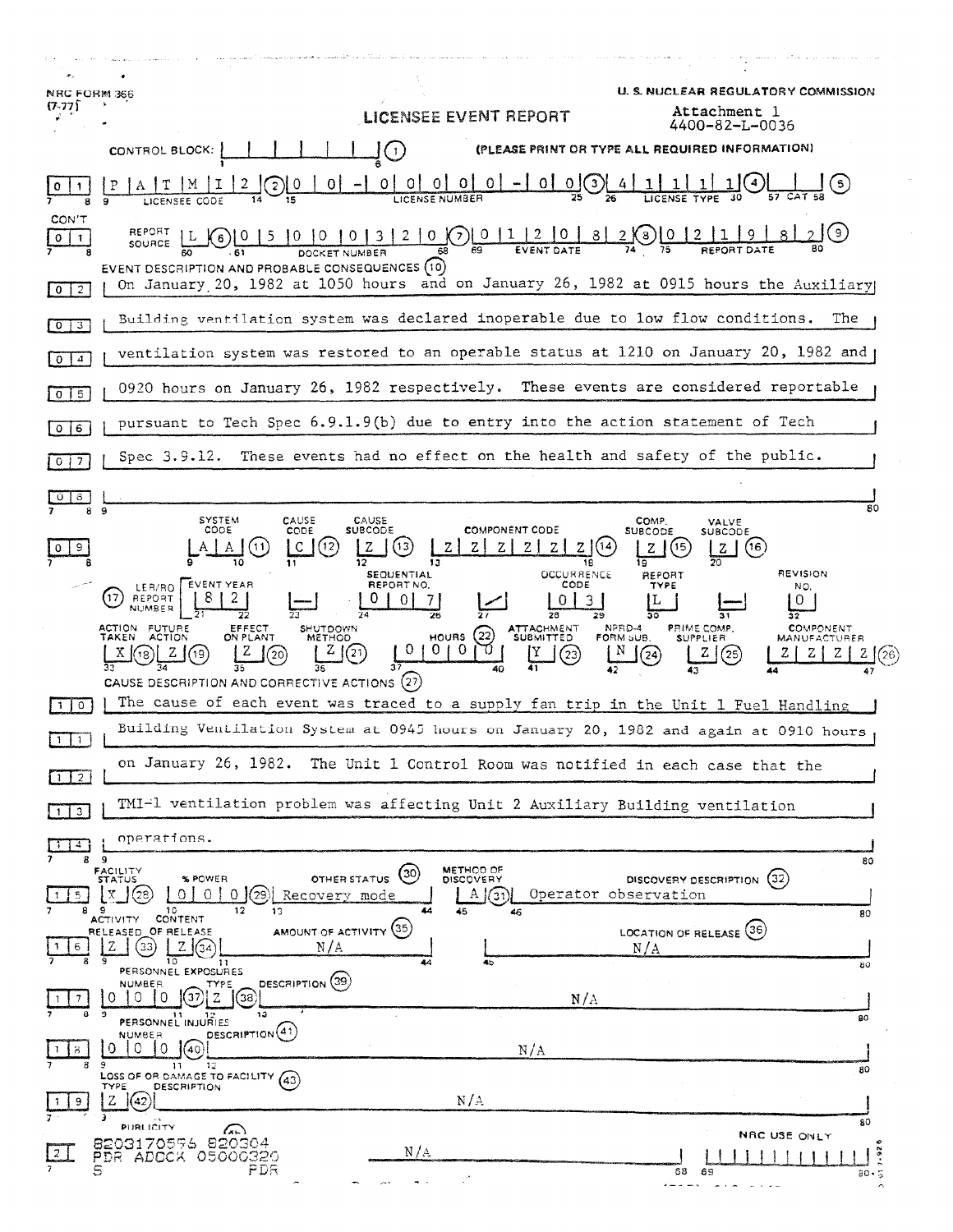## LICENSEE EVENT REPORT ,NARRATIVE REPORT TMI-II LER 82-07/03L-0 EVENT DATES - January 20, and 26, 1982

### I.: EXPLANATION OF OCCURRENCE

On two occasions the Auxiliary Building Ventilation System was declared inoperable due to low exhaust flowrate. Each occurrence placed the unit in the action statement of Technical Specification 3.9.12. On the first occasion the Auxiliary Building Ventilation System was declared inoperable at 1050 hours on January 20, 1982. The system was returned to operable status when the flowrate was restored at 1210 hours on the same date.

On the second occasion, the ventilation system was declared inoperable at 0915 hours on January 26, 1982 and returned to operable status when the flowrate was restored at 0920 hours on the same date.

These events are considered reportable under Section 6.9.1.9(b) due to entry into and compliance with the action statement of Recovery Technical Specification 3.9.12.

### II. CAUSE OF THE OCCURRENCE

The cause of each event was traced to a supply fan trip in the Unit 1 Fuel Handling Building at 0945 hours on January 20, 1982 and again at 0910 hours on January 26, 1982. Each fan trip resulted in lowering the pressure in the Unit 2 Fuel Handling Building and Auxiliary Building. Operating as designed, the Unit 2 Auxiliary Building vortex dampers closed partially to maintain the proper GP between the building and atmospheric pressure. The partial closing of the vortex dampers caused the Auxiliary Building exhaust flowrate to drop below the minimum allowed value for operability.

#### III. CIRCUMSTANCES SURROUNDING THE OCCURRENCE

At the time of the occurrence, the Unit 2 facility was in a long-term cold shutdown state. The reactor decay heat was being removed via loss to ambient. Throughout the event there was no effect on the Reactor Coolant System or the core.

#### IV. CORRECTIVE ACTIONS TAKEN OR TO BE TAKEN

#### **IMMEDIATE**

No action was taken by Unit 2 personnel, except for communication with the Unit 1 Control Room, since the only means of restoring full exhaust flowrate was to restore the supply air flowrate, i.e., restart the Unit 1 Fuel Handling Building supply fans. The Unit 1 Control Room was notified in each case that the YMI-1 ventilation problem was affecting Unit 2 ventilation, operation.